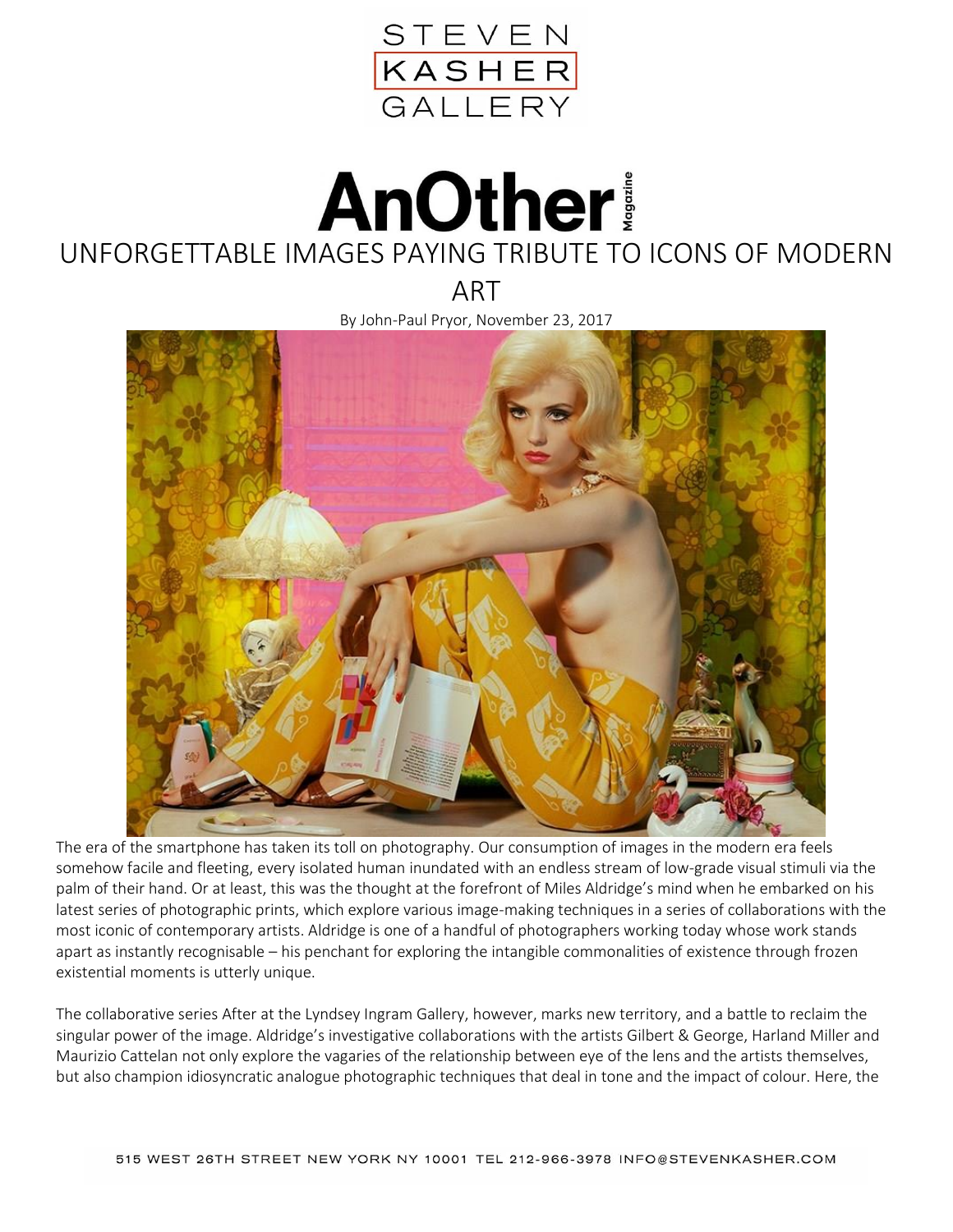

fashion photographer gives AnOther the inside track on each unique collaboration, and explains why we tend to end up doing the things in life that we are second best at.

## On Gilbert & George...

"The Gilbert & George works are a series of photogravures, which is a kind of ancient form of reproducing coloured photographic images used by Muybridge. I've played very much with this idea of Victorian postcards, but the nod to Victoriana has been kind of 'pop-arted' by blocking them in pop colours, so they are simultaneously historic and contemporary, which is where I always like to place my work. The series was shot over one day at their home, 12 Fournier Street. I had photographed them before, and the thing that had really stayed with me was that when I knocked on the door, there was a sense that behind the door, a lot was being arranged – I could hear things moving around. The door opened very suddenly and George stepped out with a hand stretched out towards me, and just down the corridor I could see Gilbert, positioned rather like a sort of stuffed bear. It was all perfectly organised, and, of course, after I spent more time with them, I realised that everything they did had this incredible level of organisation and theatricality.

"Having had that experience of the being the visitor, I kind of posed a question to myself about who could be arriving in this theatre, and that's when I got the idea of 'Georgina' – an androgyne who is kind of one of them. It led me straight away to images of Hitchcock's The Lodger, but I wanted a woman as a man rather than another man with the boys. The excitement I've found working with these historical photographic media that I've been revisiting, like the photogravure, is about reclaiming the photographic image, the photographic print – I need more at the moment, I need a different texture, because photography has been so flogged to death in the age of the iPhone, and kind of ruined for me."

## On Harland Miller...

"I've known Harland most of my adult life. When I first met him he was trying to be a writer and I was trying to be a filmmaker – we were both sort of aiming at different things, and there's that lovely quote from Flaubert that comes to mind, about all of us ending up doing the things in life we're second best at. This summer, I was at his show at White Cube where he was presenting his second album, if you like – he had rid himself of the Penguin motif and was presenting a series of 60s psychology paperbacks in the spirit of RD Laing, full of these weird geometric shapes. I immediately thought: 'How can I do something? How can I respond?' The idea came to me to return the books to being books and create a handful of images of a woman reading them in various cinematic scenarios.

"Harland and I have lots of shared cultural references from growing up in the 70s, so that was the the universe I felt I could create – I thought a lot about Morrissey and the aesthetic of the kitchen sink drama. I had the Sunday supplement printing technique in mind. I felt the dot being screen-printed would give it kind of an art twist. We did an insane amount of testing until we got to a point where I was happy with the quality that I was getting from the screen-print. I wanted them to have a feeling of the CMYK dot being really coarse, but in order to really explain that I felt I needed to have areas that were flatly printed too. Each of them has, for example, an area printed in a dead flat ink, so you've got this contrast. Because of the variances in the screen-printing, they're all unique. One of the reasons I've done what I've done with this body of work is a reaction. It's about how I feel as a photographer working in this world of mass consumption."

## On Maurizio Cattelan...

"These images were created last December. I had been in touch with Maurizio in a very casual way, by email, because one of the stylists I was working with told me that she was doing this project for Toilet Paper and I was like, 'Wow, I love Toilet Paper – tell them that I love them'. I got an email back from Maurizio saying, 'Oh, by the way, we love your photography too, thanks for the message'. I got in touch to thank him, and then, out of the blue, he sent me a message saying he had an exhibition at La Monnaie in Paris, and that he thought it might be a really good backdrop for some photos. I like the